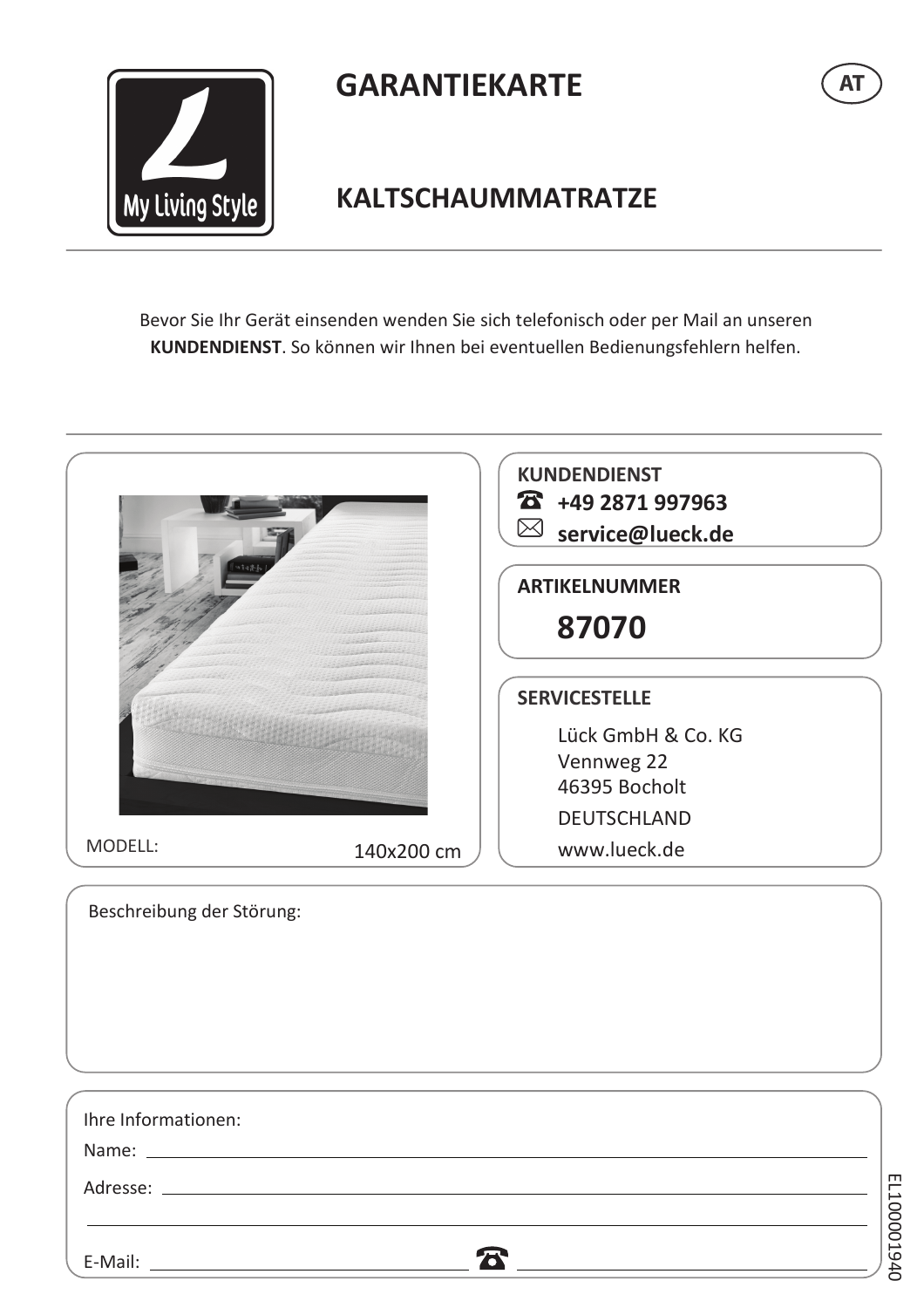## Garantiebedingungen

Sehr geehrter Kunde

Die HOFER-Garantie bietet Ihnen weitreichende Vorteile gegenüber der gesetzlichen Gewährleistungspflicht:

| Garantiezeit:            | 5 Jahre ab Zeitpunkt der Übernahme                            |
|--------------------------|---------------------------------------------------------------|
| <b>Garantieleistung:</b> | Kostenfreie Reparatur bzw. Austausch<br>Keine Transportkosten |
| Hotline:                 | +49 2871 997963 (es gilt der Auslandstarif Ihres Anbieters)   |
| Erreichbarkeit:          | Montag-Freitag 08:00 - 16:30                                  |

Bitte beachten Sie, dass die Art der Garantieleistung im Einzelfall von HOFER bestimmt wird.

#### Um die Garantie in Anspruch zu nehmen:

- Halten Sie bitte die vollständig ausgefüllte Garantiekarte und den Kassenbon  $\bullet$ bzw. die Rechnung bereit.
- Kontaktieren Sie unseren KUNDENDIENST telefonisch.

#### Die Garantie gilt nicht:

- bei Schäden durch Elementarereignisse. (z.B. Blitz, Wasser, Feuer, Frost, etc.),  $\bullet$ Unfall, Transport, ausgelaufene Batterien oder unsachgemäße Benutzung
- bei Beschädigung oder Veränderung durch den Käufer/Dritte  $\bullet$
- bei Missachtung der Sicherheits- und Wartungsvorschriften,  $\bullet$ **Bedienungsfehlern**
- bei Verkalkung, Datenverlust, Schadprogrammen, Einbrennschäden
- auf die normale Abnutzung von Verschleißteilen (z.B. Akkukapazität)  $\bullet$

Nach Ablauf der Garantiezeit haben Sie weiterhin die Möglichkeit an der SERVICESTELLE Reparaturen kostenpflichtig durchführen zu lassen. Falls die Reparatur oder der Kostenvoranschlag für Sie nicht kostenfrei sind, werden Sie vorher verständigt.

Die gesetzliche Gewährleistungspflicht des Übergebers wird durch diese Garantie nicht eingeschränkt. Die Garantiezeit kann nur verlängert werden, wenn dies eine gesetzliche Norm vorsieht. In den Ländern, in denen eine (zwingende) Garantie und/oder eine Ersatzteillagerhaltung und/oder eine Schadenersatzregelung gesetzlich vorgeschrieben sind, gelten die gesetzlich vorgeschriebenen Mindestbedingungen. Das Serviceunternehmen und der Verkäufer übernehmen bei Reparaturannahme keine Haftung für eventuell auf dem Produkt vom Kunden gespeicherte Daten oder Einstellungen.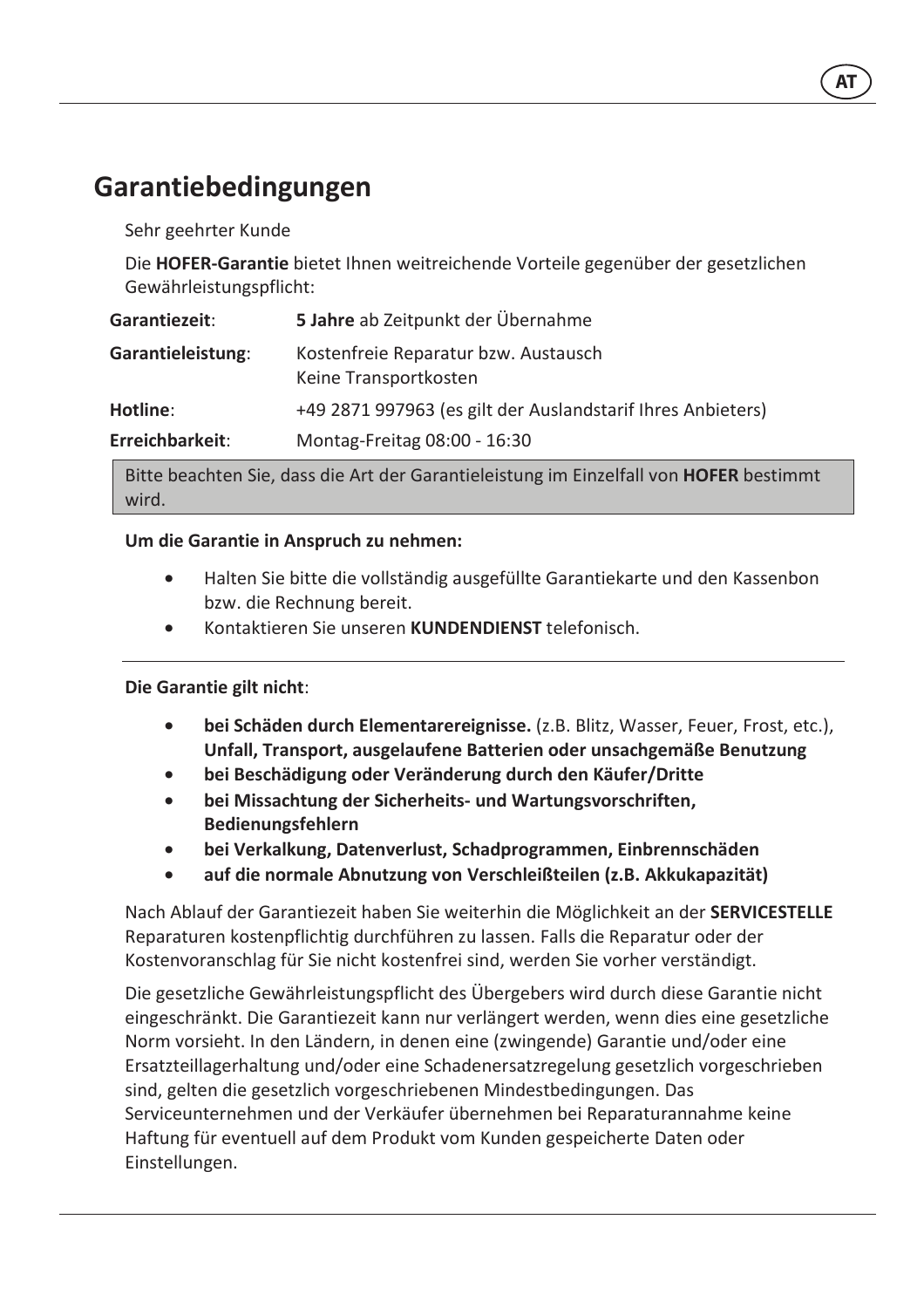

# **GARANTIEKARTE**

**CARTE DE GARANTIE . SCHEDA DI GARANZIA** 

# **KALTSCHAUMMATRATZE**

Matelas en mousse à froid · Materasso in schiuma fredda

Bevor Sie Ihr Gerät einsenden wenden Sie sich telefonisch oder per Mail an den KUNDENDIENST. So können wir Ihnen bei eventuellen Bedienungsfehlern helfen. / Avant de renvoyer l'appareil, veuillez vous adresser à notre SERVICE APRÈS-VENTE par téléphone ou par e-mai. Ainsi, nous pouvons vous assister en cas d'éventuelles erreurs d'utilisation. / Prima di spedire il suo prodotto la invitiamo a contattare la nostra ASSISTENZA POST-VENDITA telefonicamente oppure per e-mail. In questo modo possiamo aiutarla in caso di eventuali errori



Beschreibung der Störung / description du dysfonctionnement / descrizione della problematica:

| Ihre Informationen / vos coordonnées / i suoi dati: |  |
|-----------------------------------------------------|--|
|                                                     |  |
|                                                     |  |
|                                                     |  |
| E-Mail:                                             |  |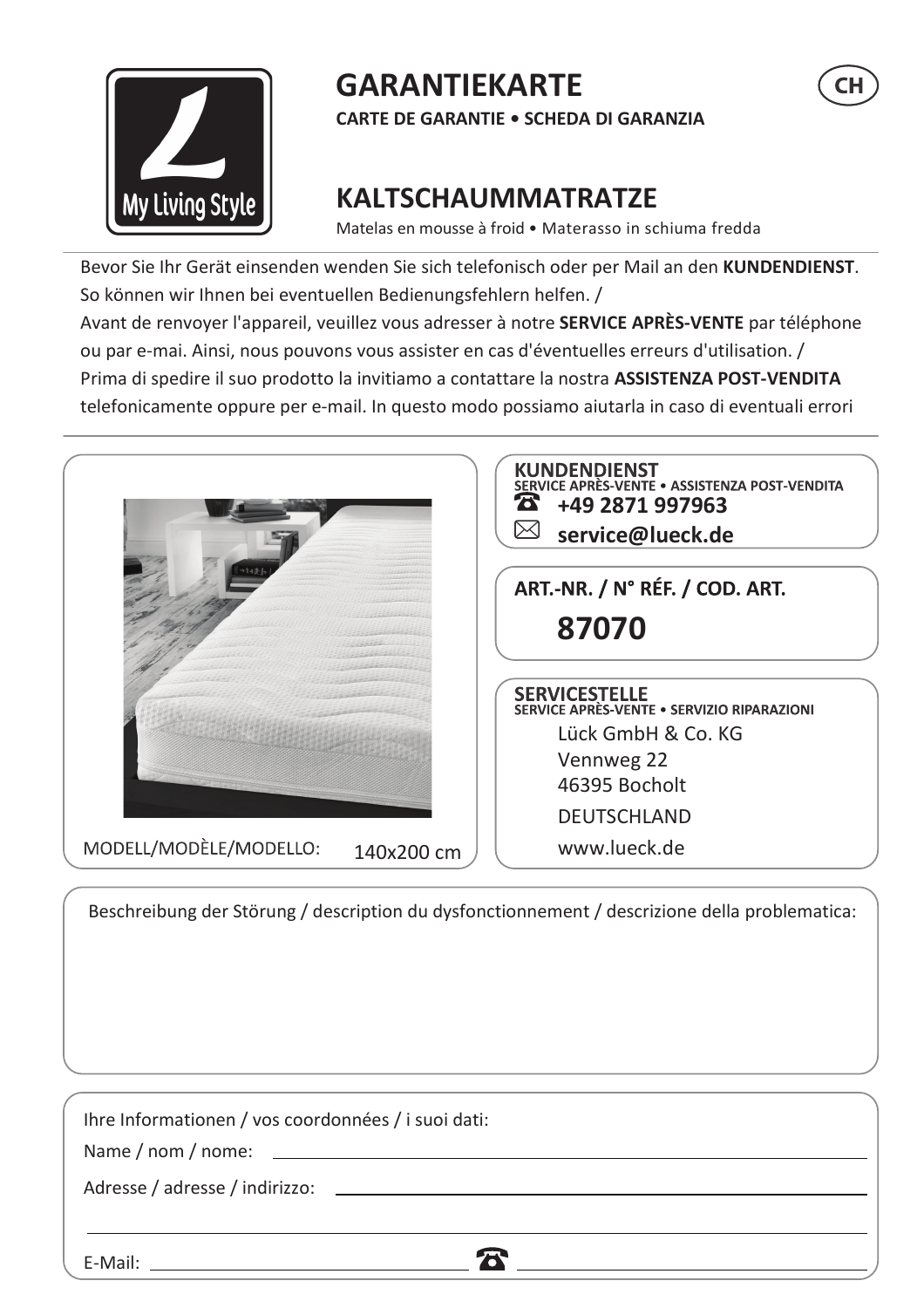## Garantiebedingungen

Sehr geehrter Kunde

Die ALDI SUISSE Garantie bietet Ihnen weitreichende Vorteile gegenüber der gesetzlichen Gewährleistungspflicht:

| Garantiezeit:     | 5 Jahre ab Zeitpunkt der Übernahme                            |
|-------------------|---------------------------------------------------------------|
| Garantieleistung: | Kostenfreie Reparatur bzw. Austausch<br>Keine Transportkosten |
| Hotline:          | +49 2871 997963 (es gilt der Auslandstarif Ihres Anbieters)   |
| Erreichbarkeit:   | Montag-Freitag 08:00 - 16:30                                  |

Bitte beachten Sie, dass die Art der Garantieleistung im Einzelfall von ALDI SUISSE bestimmt wird.

#### Um die Garantie in Anspruch zu nehmen:

- Halten Sie bitte die vollständig ausgefüllte Garantiekarte und den Kassenbon bzw. die Rechnung bereit.
- Kontaktieren Sie unseren KUNDENDIENST telefonisch.

#### Die Garantie gilt nicht:

- bei Schäden durch Elementarereignisse. (z.B. Blitz, Wasser, Feuer, Frost, etc.), Unfall, Transport, ausgelaufene Batterien oder unsachgemässe Benutzung
- bei Beschädigung oder Veränderung durch den Käufer/Dritte  $\bullet$
- bei Missachtung der Sicherheits- und Wartungsvorschriften, Bedienungsfehlern
- bei Verkalkung, Datenverlust, Schadprogrammen, Einbrennschäden  $\bullet$
- auf die normale Abnutzung von Verschleissteilen (z.B. Akkukapazität)

Nach Ablauf der Garantiezeit haben Sie weiterhin die Möglichkeit an der SERVICESTELLE Reparaturen kostenpflichtig durchführen zu lassen. Falls die Reparatur oder der Kostenvoranschlag für Sie nicht kostenfrei sind, werden Sie vorher verständigt.

Die gesetzliche Gewährleistungspflicht des Übergebers wird durch diese Garantie nicht eingeschränkt. Die Garantiezeit kann nur verlängert werden, wenn dies eine gesetzliche Norm vorsieht. In den Ländern, in denen eine (zwingende) Garantie und/oder eine Ersatzteillagerhaltung und/oder eine Schadenersatzregelung gesetzlich vorgeschrieben sind, gelten die gesetzlich vorgeschriebenen Mindestbedingungen. Das Serviceunternehmen und der Verkäufer übernehmen bei Reparaturannahme keine Haftung für eventuell auf dem Produkt vom Kunden gespeicherte Daten oder Einstellungen.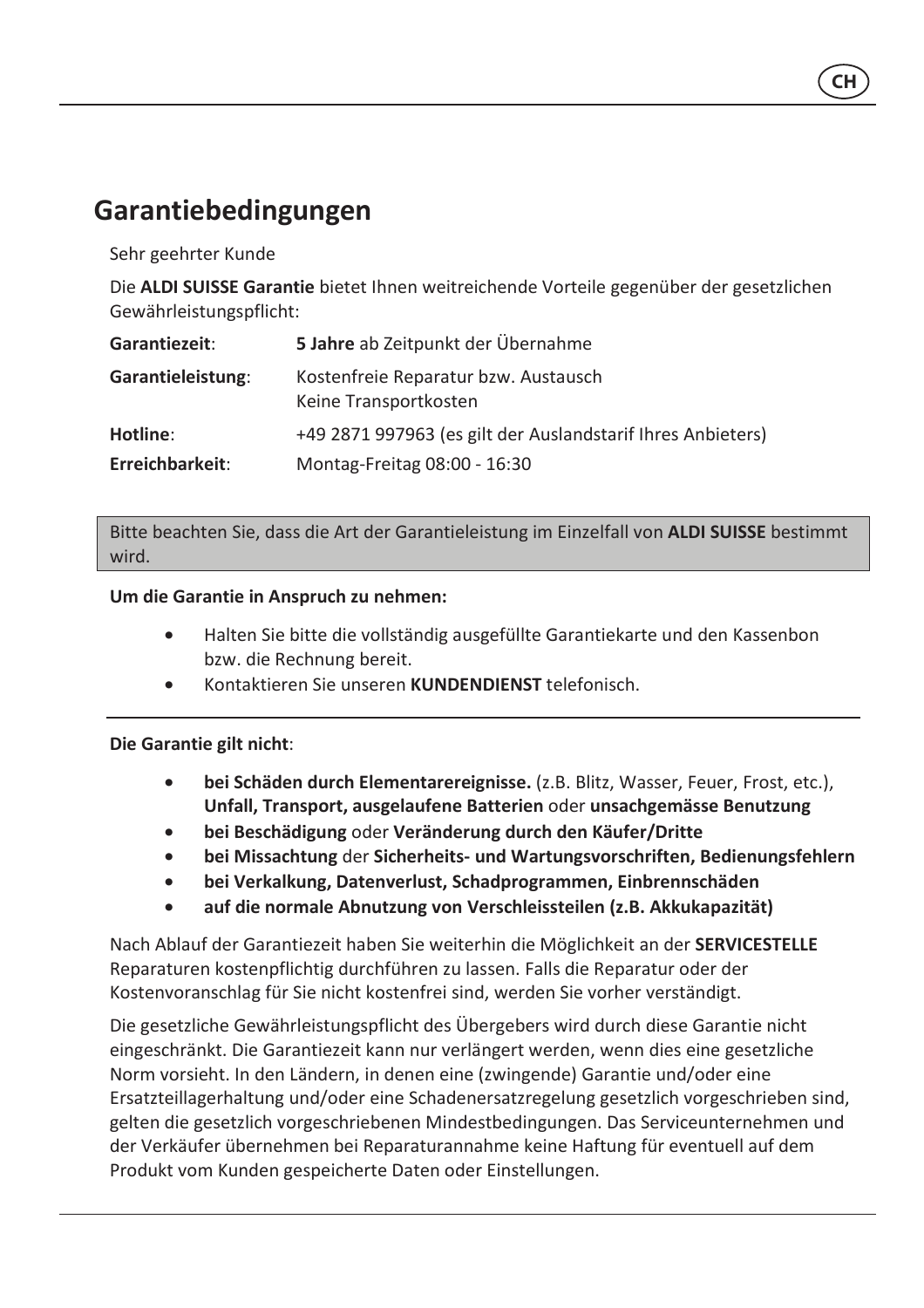### **Conditions de garantie**

Cher client,

La garantie de d'ALDI SUISSE vous offre grand nombre d'avantages par rapport aux obligations de garantie légales:

| Période de garantie:                                                                | 5 ans à partir de la réception de la marchandise                               |
|-------------------------------------------------------------------------------------|--------------------------------------------------------------------------------|
| Garantie:                                                                           | réparation ou remboursement<br>pas de coûts de transport                       |
| Hotline:                                                                            | +49 2871 997963 (le tarif pour l'étranger de votre fournisseur<br>est valable) |
| Disponibilité:                                                                      | Lundi-Vendredi 08:00 - 16:30                                                   |
| Veuillez noter que le type de garantie est déterminé au cas par cas par ALDI SLUSSE |                                                                                |

#### Afin de bénéficier de la présente garantie:

- Veuillez avoir la carte de garantie dûment remplie et le bon de caisse ou la facture sous la main.
- Contactez notre SERVICE APRÈS-VENTE par téléphone.  $\bullet$

#### La garantie ne s'applique pas:

- $\bullet$ aux dommages causés par un phénomène naturel (p. ex. foudre, inondation, incendie, gel, etc.), par un accident, par le transport, par les piles qui ont fui ou par une utilisation non conforme
- aux dommages causés ou aux modifications effectuées par le client/par des tiers
- dans le cas d'un non-respect des recommandations de sécurité et d'entretien ou d'une erreur de manipulation
- à l'entartrement, à la perte de données, aux programmes malveillants et aux  $\bullet$ brûlures d'écran
- aux pièces d'usure dans le cadre d'une utilisation normale (p. ex. capacité de charge de la batterie)

À expiration de la période de garantie vous avez toujours la possibilité de faire réaliser vos réparations auprès du **SERVICE APRÈS-VENTE** en payant. Si la réparation ou le devis ne sont pas gratuits dans votre cas, vous en serez alors informé.

L'obligation de garantie légale du fournisseur n'est pas limitée par la présente garantie. La durée de validité de la garantie ne peut être prolongée que si cette prolongation est prévue par une disposition légale. Dans les pays où la législation en vigueur prévoit une garantie (obligatoire) et/ou une obligation de tenue de stock de pièces détachées et/ou une réglementation des dédommagements, ce sont les obligations minimum prévues par la loi qui seront prises en considération. L'entreprise de service après-vente et le vendeur déclinent toute responsabilité relative aux données contenues et aux réglages effectués par le déposant sur le produit lors de l'envoi en réparation.